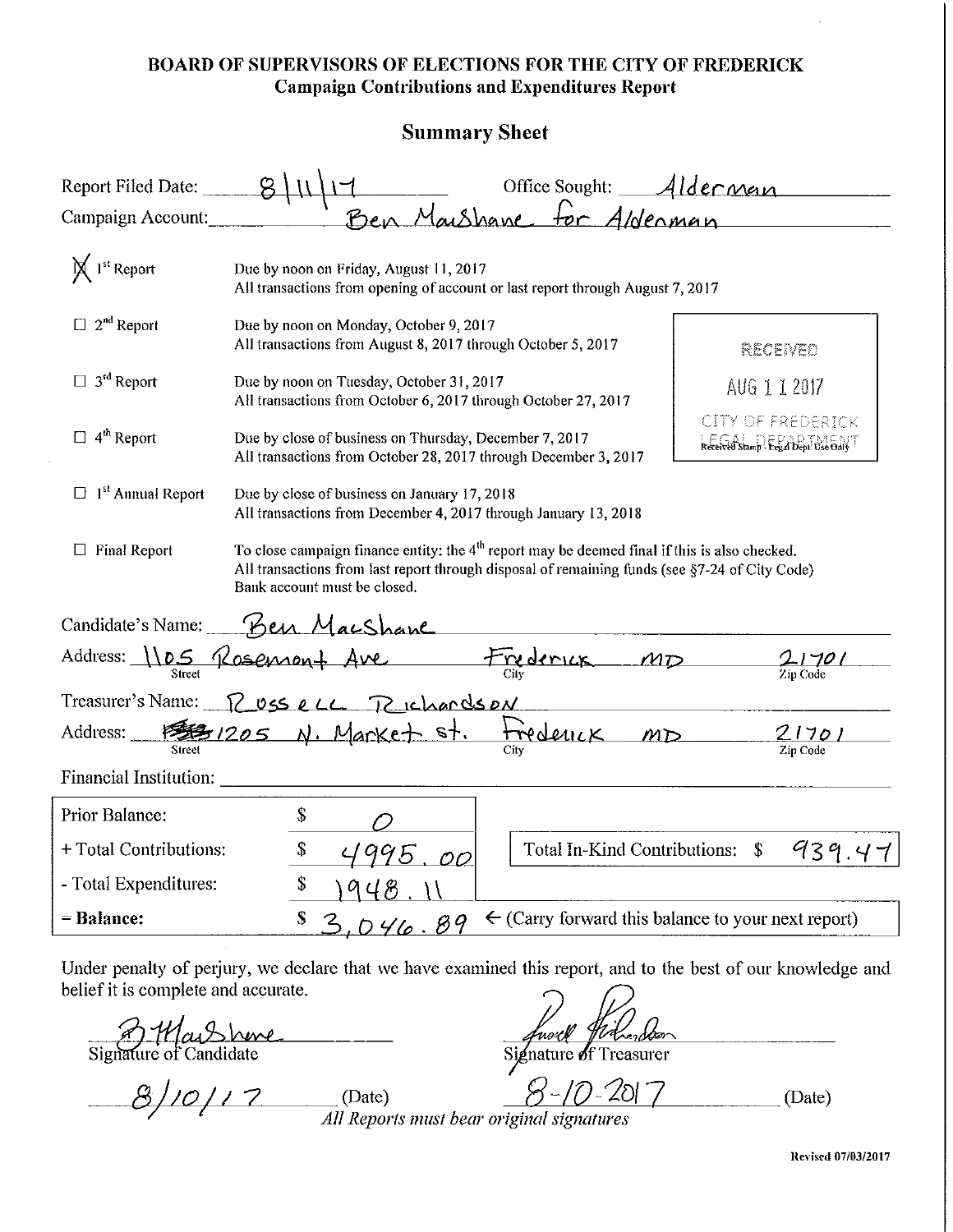Page <u>&</u> of <u>c</u><br>Report Number <u>\_\_ \\_</u>

## **Contributions** (Do Not Include In-Kind)

Campaign Account: \_\_\_\_\_\_\_\_\_\_\_\_\_\_\_\_\_\_\_\_\_\_\_\_\_\_\_ \_

| Date<br><b>Received</b> | Name and Address of Contributor                                      | <b>Contribution Amount</b> |
|-------------------------|----------------------------------------------------------------------|----------------------------|
| 7 28 17                 | LESTER Haney<br>1006 Mencer Pl.<br>FREDERICK, MD 21701               | \$50.00                    |
| 8 03 11                 | Emily Roy<br>354 Cadochn AVC<br>FRECENCK, MD 21701                   | 320.00                     |
| $-1 28 17$              | Kelly Chicknoski<br>$1041$ W. Bam st.<br>Baltimore, MD 21230         | 350.00                     |
| 7 13 11                 | Ben Barker<br>37 Sumn <del>L</del> AVC<br>Brookline, Ma 02446        | \$50.00                    |
| 7 13 17                 | Marynelle Wilson<br>4304 4Th 37.<br>$Arluq$ tur, $vA$ 22204          | 4500.00                    |
| 7 23 1                  | Jane Weir<br>27 East Main<br>$M_1$ ddletown, $MD$ 21769              | \$50.00                    |
| $\frac{1}{2}$           | FREINGS of Karen Lewis young<br>P.O. BOX 3662<br>FRederick, MD 21705 | 3/00.00                    |
| $  \eta  $ zı $ $ ı1    | Gregory King<br>$P.0.$ Bex 135<br>Shepherdstown, WV 25443            | 4200.00                    |
| 6 30 17                 | Peter Brehm<br>$318$ $\omega$ college Terr<br>Frederick, MD 21701    | 550.00                     |
| 1 31 11                 | Mark Jafari<br>4106 Celtic Way<br>FREDENCK, MD 21704                 | 8100.00                    |
| 7 20 17                 | BOB LODRER<br>3827 Geenvally<br>Vensuille, MD 21754                  | \$200.00                   |
| 7 14 17                 | Brent Parish<br>132 NE 957 87. Unit 8306<br><u>Seattle, wa 98115</u> | \$250.00                   |
|                         | <b>TOTALS THIS PAGE</b>                                              | \$1620.00                  |

Re\'ised 07/0312017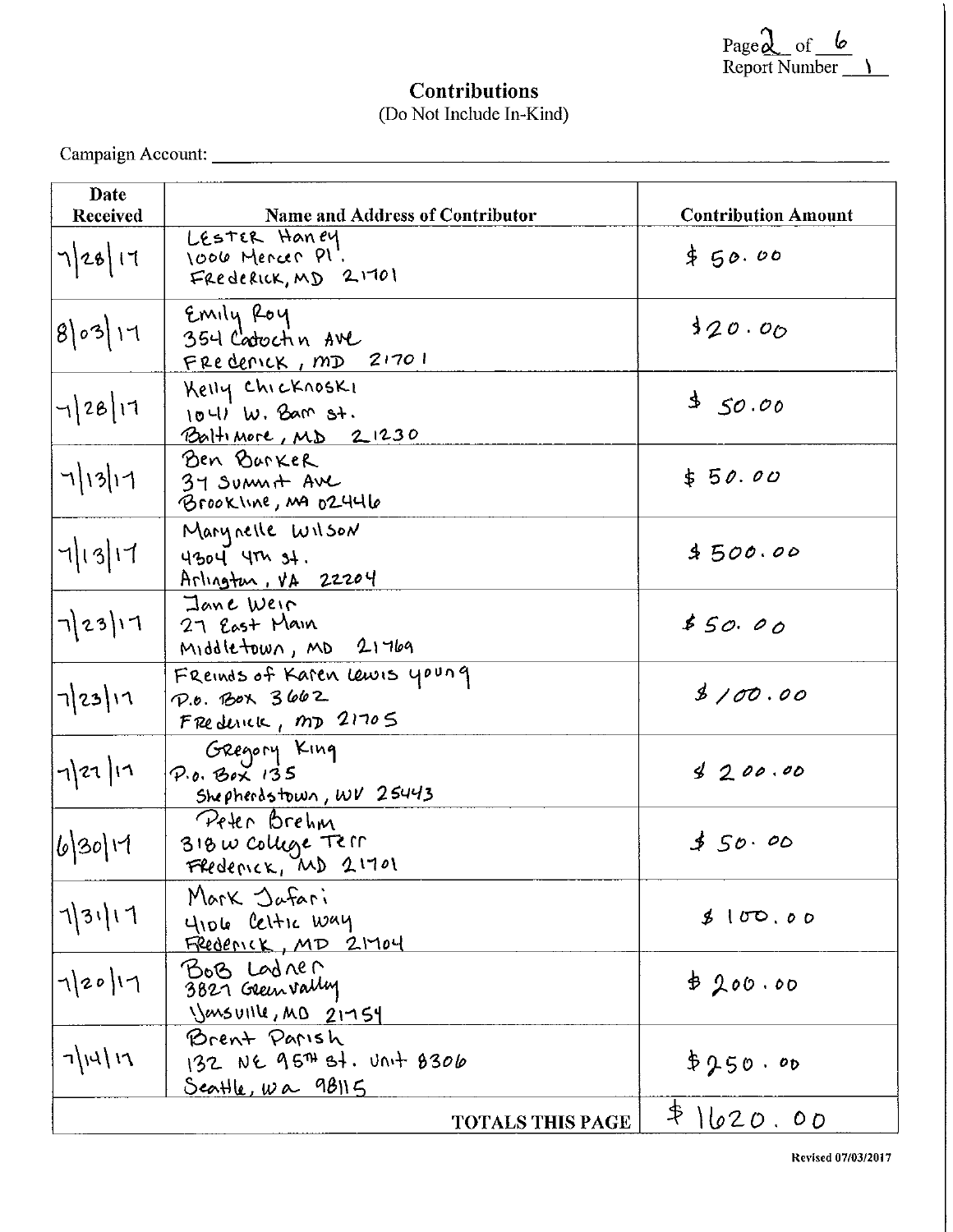| Page 3 of 6   |  |
|---------------|--|
| Report Number |  |

## **Contributions**  (Do Not Include In-Kind)

Campaign Account: \_\_\_\_\_\_\_\_\_\_\_\_\_\_\_\_\_\_\_\_\_\_\_\_\_ \_

 $\ddot{\phantom{0}}$ 

| Date<br>Received      | <b>Name and Address of Contributor</b>                                              | <b>Contribution Amount</b> |
|-----------------------|-------------------------------------------------------------------------------------|----------------------------|
| 63011                 | $S$ cott $P$ Ritchett<br>$1401$ $1677$ $54. NW$ $242$<br><u>Washington</u> DC 20009 | \$100.00                   |
| 6/30/17               | Sean Dillon<br>$726$ F st. VEA <sub>R</sub> +. B<br>Washington DC 20002             | \$25.00                    |
| 7)11117               | Freinds of Ren young<br>FRedeRICK, MD 21705                                         | 100.00                     |
| 6 26  17              | Mary Cheistine King<br>303 South st.<br>Verthomp tin MA 01060<br>Gisela Martinez    | \$1000.00                  |
| 8111                  | 5401 Farragut 51.<br>hyp.HsvIIII, MD 20781                                          | 50.00                      |
| $\beta$ \५\ เฯ        | Don Ryan<br>20 pointon ave<br>Donchester, MA 02121                                  | 5100.00                    |
| 8511                  | Marynelle Wilson<br>$4304$ $479$ $54$ .<br>Anlington NA, 22204<br>Hillary Detmoid   | \$200.00                   |
| 87111                 | 20 Puritan Ave<br>Dorcheston, MA 02121                                              | \$100.00                   |
| 81111                 | Thomas Mac Millan<br>25 Monroe St. # 2<br>$B$ rooklyn, $N\$ 11238                   | \$50.00                    |
| $ B $ -1/17           | CONOR Kells<br>3061 Mt. Vernon, Unit AllID<br><u>Alexandria, VA 22305</u>           | 4500.00                    |
| $ 8  +  11 $          | Jessica fitzwater<br>ISOS DOCKSIDE Dr.<br>FRIDERICK MD 21701                        | \$50.00                    |
| $ g  \wedge   \wedge$ | Jeanne King<br>$1432$ PoHy hill ave<br>TOWSON ND 21286                              | 5200.00                    |
|                       | <b>TOTALS THIS PAGE</b>                                                             | \$2415.00                  |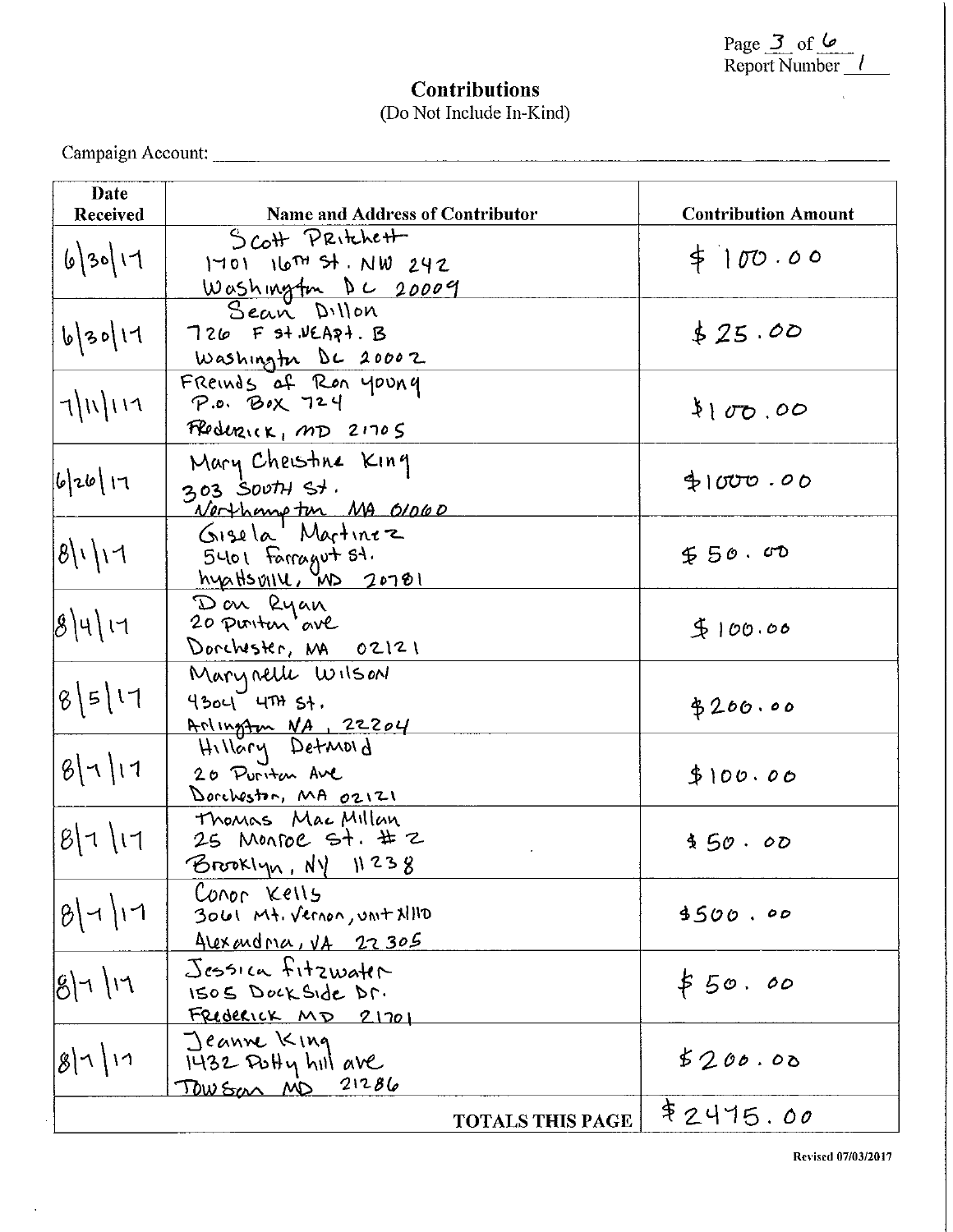| Page 4 of $6$   |  |  |  |
|-----------------|--|--|--|
| Report Number 1 |  |  |  |

#### **Contributions**  (Do Not Include In-Kind)

Campaign Account: \_\_\_\_\_\_\_\_\_\_\_\_\_\_\_\_\_\_\_\_\_\_\_\_\_ \_

| Date            |                                                                       |                                                                                    |
|-----------------|-----------------------------------------------------------------------|------------------------------------------------------------------------------------|
| <b>Received</b> | <b>Name and Address of Contributor</b>                                | <b>Contribution Amount</b>                                                         |
|                 | Paula Haney                                                           |                                                                                    |
| 8111            | loole Mercer pl'.                                                     | \$50.00                                                                            |
|                 | Frederick MD 21701                                                    |                                                                                    |
| 8111            | Ghazala Ali                                                           | 850.00                                                                             |
|                 | 18301 Derby Circle<br>Frederick MD 21703                              |                                                                                    |
|                 |                                                                       |                                                                                    |
| 8111            |                                                                       | \$100.00                                                                           |
|                 |                                                                       |                                                                                    |
|                 | Mary Stoops<br>1123 August Dr.<br>Annapolis, MD 21403<br>Ben Macshene |                                                                                    |
| 6/28/17         | 1105 Rosenhont Ave                                                    |                                                                                    |
|                 | FRederick, MD 21701                                                   | \$500.00<br>(Condidate lour to Compage)<br>\$200.00<br>(Condidate loan to Company) |
| b 30 11         | Ben Mushme                                                            |                                                                                    |
|                 | 1105 Rosement Are                                                     |                                                                                    |
|                 | FRederick MD 21701                                                    |                                                                                    |
|                 |                                                                       |                                                                                    |
|                 |                                                                       |                                                                                    |
|                 |                                                                       |                                                                                    |
|                 |                                                                       |                                                                                    |
|                 |                                                                       |                                                                                    |
|                 |                                                                       |                                                                                    |
|                 |                                                                       |                                                                                    |
|                 |                                                                       |                                                                                    |
|                 |                                                                       |                                                                                    |
|                 |                                                                       |                                                                                    |
|                 |                                                                       |                                                                                    |
|                 |                                                                       |                                                                                    |
|                 |                                                                       |                                                                                    |
|                 |                                                                       |                                                                                    |
|                 |                                                                       |                                                                                    |
|                 |                                                                       |                                                                                    |
|                 |                                                                       |                                                                                    |
|                 |                                                                       |                                                                                    |
|                 |                                                                       |                                                                                    |
|                 | <b>TOTALS THIS PAGE</b>                                               | 800.00                                                                             |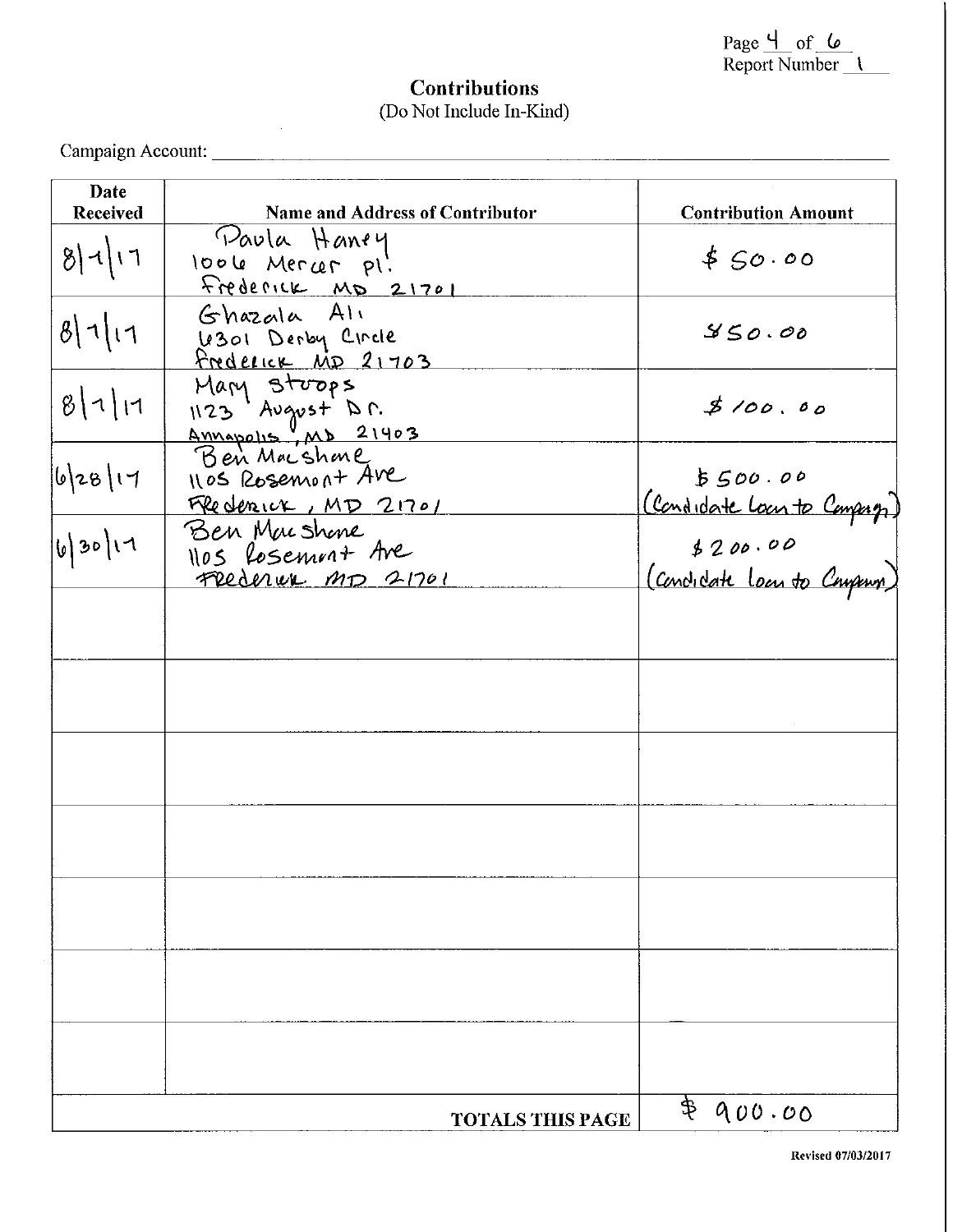# Expenditures

Campaign Account: Ben Macshene for Alderman

| Date                                                                                                                                                                 | <b>Name and Address of Payee</b>                                             | <b>Nature of Expenditure</b> | Amount          |
|----------------------------------------------------------------------------------------------------------------------------------------------------------------------|------------------------------------------------------------------------------|------------------------------|-----------------|
| 63011                                                                                                                                                                | Maryland democratic Party<br>33 West 8t., Suite 200<br>Annapolis, MD 21401   | Votebuilder                  | \$300.00        |
| 63011                                                                                                                                                                | The frederick Center<br>P.O. Box 3231<br>FRederick, MD 21705                 | FRE deRICK Pride Booth       | \$150.00        |
| 7 14 17                                                                                                                                                              | Signs on the cheap<br>11525A Stonehollow Dr. Suite 100<br>Austin, TX 78758   | Yard Signs                   | \$402.72        |
| $\frac{1}{2}$ 24   17                                                                                                                                                | FIVERR, INC.<br>401 Broadway, Suite 1600<br>New york, $N2$ 10013             | Graphic Design               | 442.00          |
| $ \hspace{.06cm}\raisebox{.4cm}{\hspace{.04cm}\raisebox{.4cm}{\hspace{.04cm}}}}$ 31) $\hspace{.06cm}\raisebox{.4cm}{\hspace{.04cm}\raisebox{.4cm}{\hspace{.04cm}}}}$ | Signs on the Cheap<br>11525A Storehollow Dr. Suite loo<br>Avstin, $TX$ 78758 | Yard Signs                   | <b>カ니니니. 12</b> |
| 7 31 17                                                                                                                                                              | Customink<br>2910 District Ave<br>$F$ air $F$ ax, $\sqrt{\alpha}$ 22031      | T-Shirts                     | 8187.75         |
| 8 01 17                                                                                                                                                              | Facebook<br>I Hacker way<br>Menio, Park, ca 94025                            | Advertising                  | \$20.39         |
| $ 8 $ $\sqrt{17}$                                                                                                                                                    | Vistuprint<br>275 luynar <del>S</del> t.<br>Walthom, MA 02451                | Literature                   | 3158.78         |
| 8 3 11                                                                                                                                                               | STICKER GIANT<br>880 Weaver Park Rd.<br>Longmont, Co 80501                   | STICKERS                     | 498.38          |
| $8\vert 7\vert 11$                                                                                                                                                   | Facebook<br>1 Hacker Way<br>Menlo, Park, CA 94025                            | Advertising                  | 450.04          |
| 8 1 1                                                                                                                                                                | We Pay<br>350 Convention way #200<br>Redwood City, CA J4063                  | F665                         | \$93.93         |
|                                                                                                                                                                      |                                                                              |                              |                 |
|                                                                                                                                                                      |                                                                              | <b>TOTALS THIS PAGE</b>      | P(948.11)       |

Revised 07/03/2017